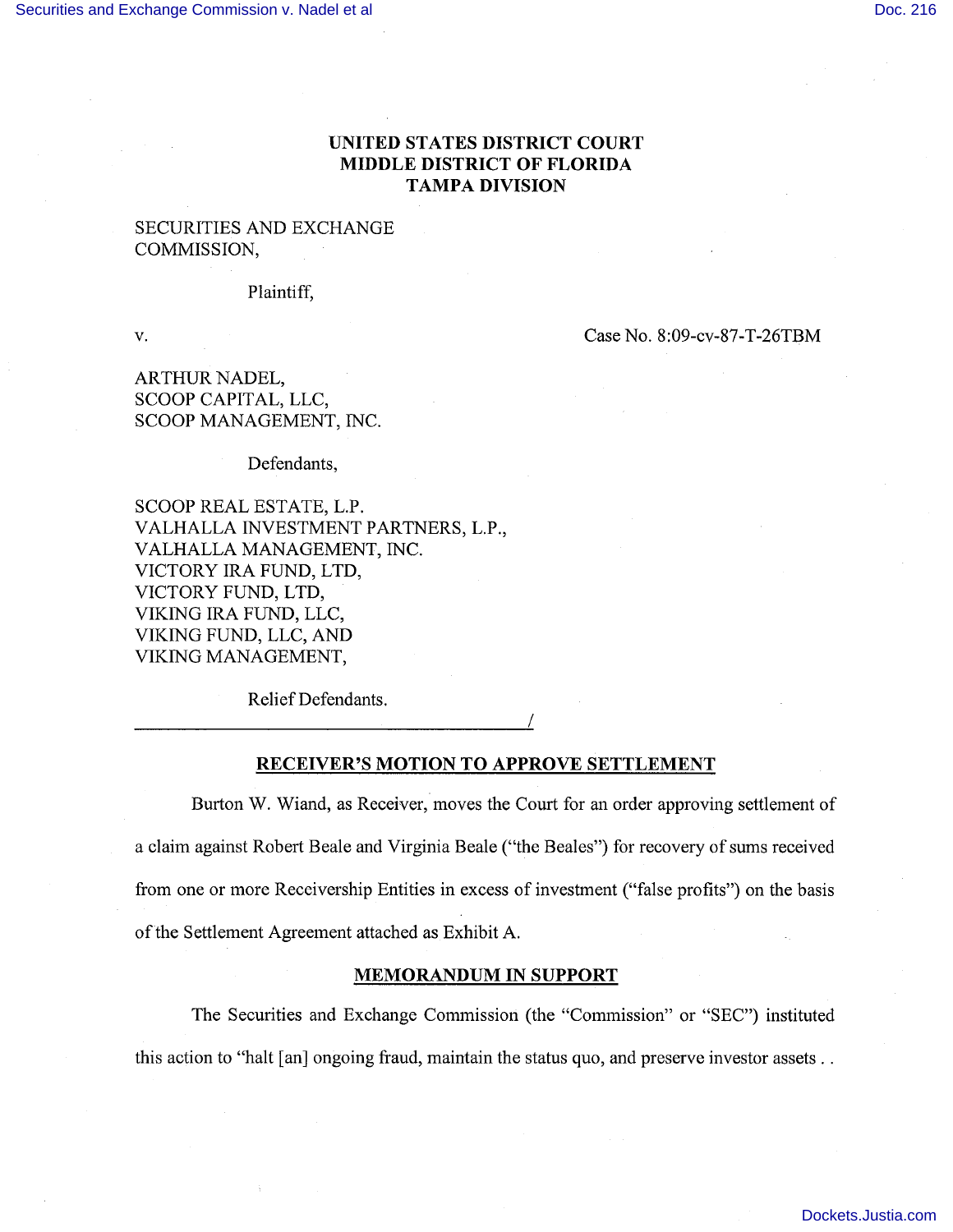. ." (Dkt. 1, Compl.,  $\P$  7.) Burton W. Wiand was appointed by this Court as the Receiver for Defendants and Relief Defendants and Venice Jet Center, LLC; Tradewind, LLC; Laurel Mountain Preserve, LLC; Laurel Preserve, LLC; the Marguerite J. Nadel Revocable Trust UAD 8/2/07; the Laurel Mountain Preserve Homeowners Association, Inc.; The Guy-Nadel Foundation, Inc.; Lime Avenue Enterprises, LLC; and A Victorian Garden Florist, LLC (collectively, the "Receivership Entities"). (See Order Reappointing Receiver (Dkt. 140).) Burton W. Wiand was appointed by this Court as the Receiver for Home Front Homes, LLC (Dkt. 170).

Pursuant to the Order Reappointing Receiver (Dkt. 140), the Receiver has the duty and authority to:

2. Investigate the manner in which the affairs of the Receivership Entities were conducted and institute such actions and legal proceedings, for the benefit and on behalf of the Receivership Entities and their investors and other creditors as the Receiver deems necessary. . . against any transfers of money or other proceeds directly or indirectly traceable from investors in the Receivership Entities; provided such actions may include, but not be limited to, seeking imposition of constructive trusts, disgorgement or profits, recovery and/or avoidance of fraudulent transfers under Florida Statute  $§$  726.101, et. seq. or otherwise, rescission and restitution, the collection of debts, and such orders from this Court as may be necessary to enforce this Order.

Dkt. 140 at  $\P$  2.

The Receiver's investigation has revealed a number of investors who received "false profits" (returns greater than their investments) ("profiteers") to the detriment of those investors who lost money as a result of their investment. The Receiver began recovery efforts by mailng letters to eighty-one (81) domestic and three (3) foreign profiteers, inquiring whether they agreed with the Receiver's calculated amount of false profits and whether they would return the transfers voluntarily to expedite the process and to avoid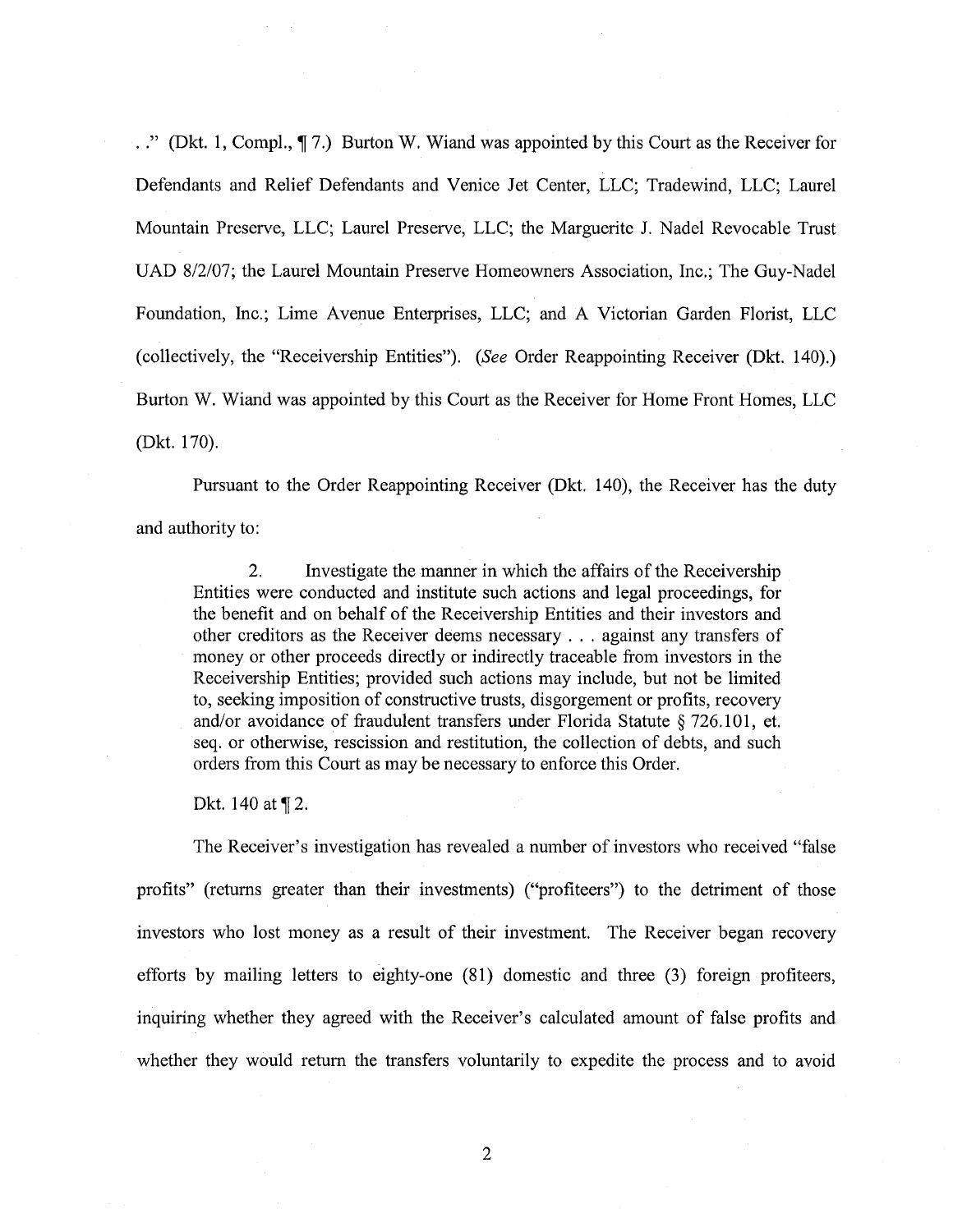litigation. The Receiver, with the approval of the Commission, believes it is appropriate to accept 90% of the amount claimed in consideration of payment before the commencement of litigation to recover the false profits.

One of the letters was sent to The Beales seeking recovery of \$32,590.47 in false profits. As shown by the attached Settlement Agreement, The Beales, subject to the approval of this Court, agreed to pay 90% (\$29,331.42), which has been tendered to and is being held by the Receiver pending approval of this settlement. By this motion, the Receiver seeks approval of this settlement.

The settlement reflected by the Settlement Agreement is in the best interests of the Receivership, the investors in the Receivership Entities, and The Beales, because resolution of the claim avoids protracted litigation, conserving Receivership assets and judicial resources, and avoids the cost of litigation to The Beales.

WHEREFORE, the Receiver moves the Court to approve the settlement reflected by the attached Settlement Agreement.

## LOCAL RULE 3.01(g) CERTIFICATE OF COUNSEL

The undersigned counsel for the Receiver is authorized to represent to the Court that the SEC has no objection to the Court's granting this motion. The undersigned counsel is unable to contact Arthur Nadel, who is incarcerated in New York and is not represented by counsel in this action.

### CERTIFICATE OF SERVICE

I HEREBY CERTIFY that on November 3, 2009, I electronically filed the foregoing with the Clerk of the Court by using the CM/ECF system. I further certify that I mailed the

3